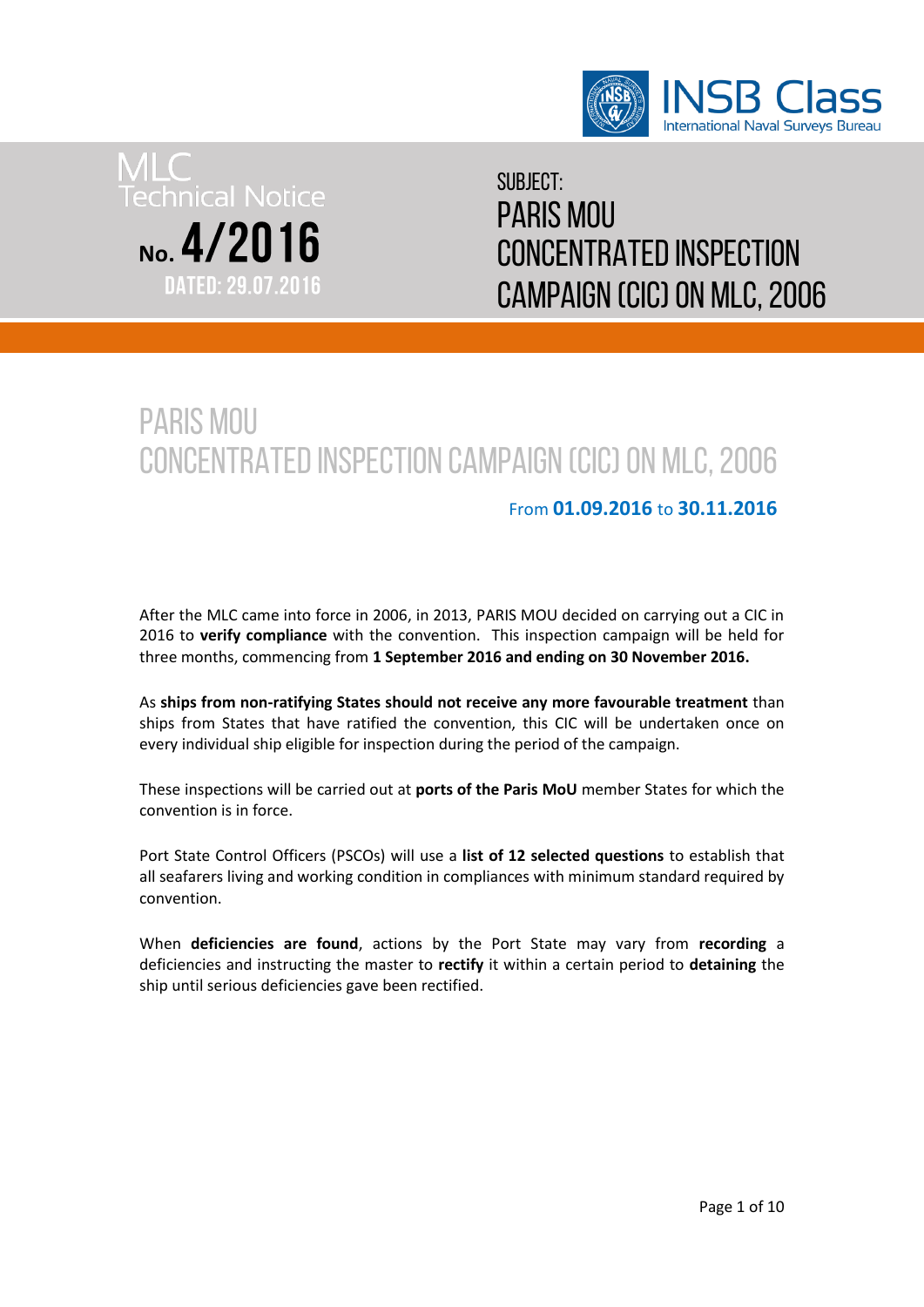

The following **CIC guidance** is provided to assist in checking for compliance of MLC, 2006, during the Campaign.

**1. Are seafarers under the age of 18 excluded from tasks that are likely to jeopardize their safety or health?** 

*(Standards A1.1 para.4)*

#### **The PSCO should check that:**

- either anyone on board were **less than 18** years old
- for young crew member under the age of 18, PSCO attention must be given to their planning table and **working conditions** as so far as **night work is prohibited** for them

- A crew list, a **passport**, an ID card or a seamen's book confirming seafarers' birth dates
- **Work schedule** with respect to seafarers under the age of 18 determine **hours and nature** of work
- Recent **accident reports** and safety committee reports to determine whether seafarers under the age of 18 were involved
- Information on **types of work** on board that have been **identified** as likely to jeopardize the safety of seafarers under the age of 18
- **Tasks determined by the flag** state as likely to jeopardized health or safety of seafarers under 18 as contained in DMLC (Part I and Part II) for vessels flying a ratifying flag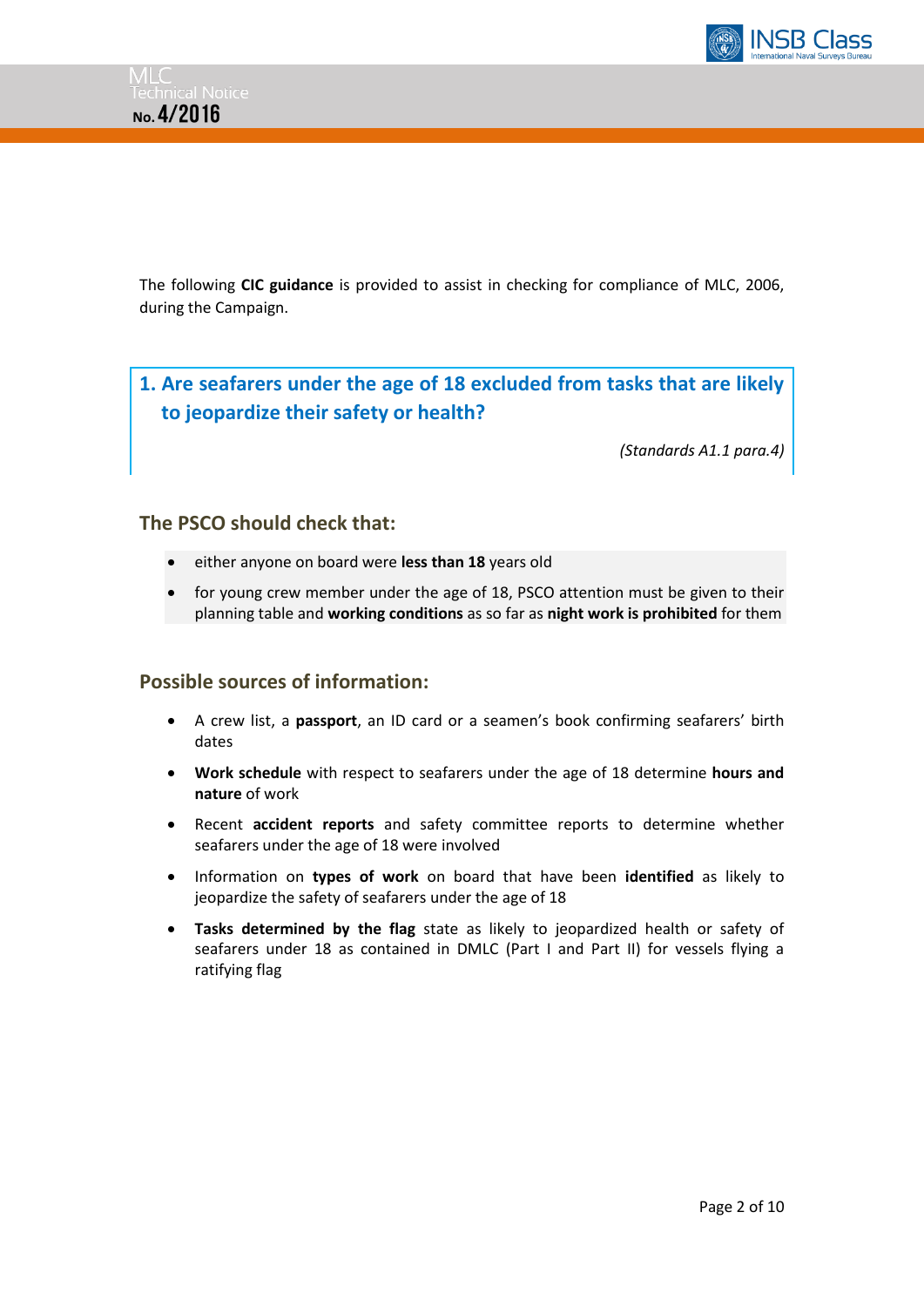

### **2. Are all seafarers holding valid certificates attesting medical fitness?**

*(Standard A1.2 para.1)*

#### **The PSCO should check that:**

- The crew list is in compliance with the actual seafarers present on board
- **All** crew members hold a **valid medical certificate** attesting that they are medically fit to perform the duties they are to carry out at sea
- The **valid colour vision** certificates, where **applicable**
- The medical certificates were valid for a **maximum of two years** (unless the seafarers under the age of 18 required a certificate for maximum one year). A certificate of colour vision shall be valid for a maximum of six years
- The medical certificates for seafarers working on ships ordinarily engaged on international voyages must as a minimum be provided in **English**

#### **Possible sources of information:**

- The crew list
- The **medical certificates**
- **Colour vision certificates**, where appropriate
- The **authorization or permit** (subject to a max validity of three months) where the competent authority of the flag state has permitted a seafarer to work without a valid, or whith an expired, certificate in urgent cases

# **3. Have all seafarers successfully completed their training for personal safety on board?**

*(Regulation 1.3 para.2)*

#### **The PSCO should check that:**

All seafarers have been **completed their training** for personal safety on board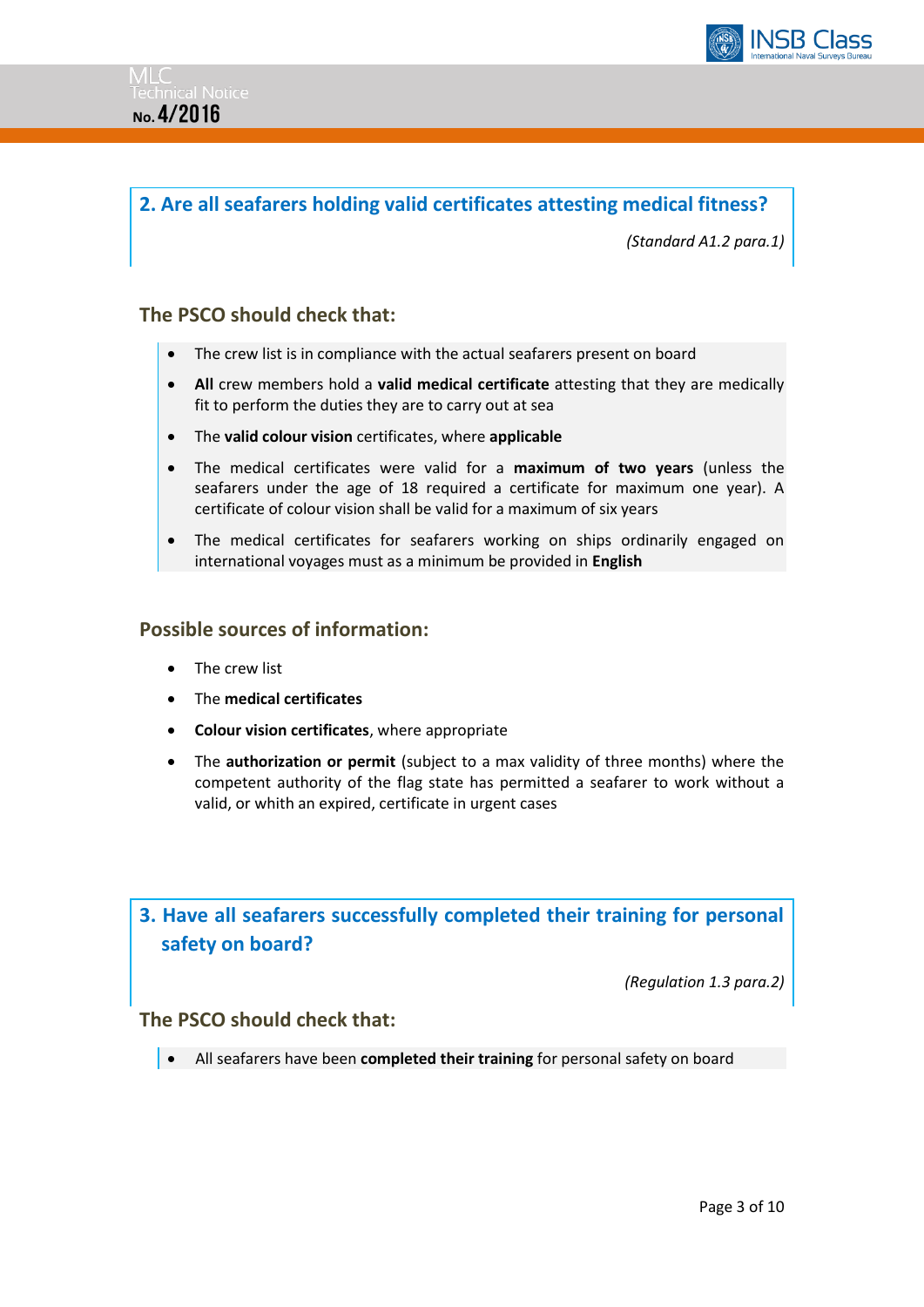



#### **Possible sources of information:**

- The crew list
- Documentary evidence (**training records**) confirming that seafarers have successfully completed training for personal safety on board
- Appropriate material that is available to the crew

#### **4. Seafarers' Employment Agreement (SEA):**

**4.1 Do all seafarers have a SEA?** *(Standard A 2.1 para 1(a))* **4.2 Are the SEAs in compliance with min standard required by MLC?**   *(Standards A 2.1 para. 4)*

The **SEA shall in all cases contain the following particulars** (Standard A2.1, paragraph 4(a)– (k) of the MLC):

- the seafarer's full name, date of birth or age, and birthplace;
- the shipowner's name and address;
- the place where and date when the seafarers' employment agreement is entered into;
- the capacity in which the seafarer is to be employed;
- the amount of the seafarer's wages or, where applicable, the formula used for calculating them;
- the amount of paid annual leave or, where applicable, the formula used for calculating it;
- the termination of the agreement and the conditions thereof, including:
- if the agreement has been made for an indefinite period, the conditions entitling either party to terminate it, as well as the required notice period, which shall not be less for the shipowner than for the seafarer;
- **F** if the agreement has been made for a definite period, the date fixed for its expiry; and
- if the agreement has been made for a voyage, the port of destination and the time which has to expire after arrival before the seafarer should be discharged;
- the health and social security protection benefits to be provided to the seafarer by the shipowner;
- the seafarer's entitlement to repatriation;
- **F** reference to the collective bargaining agreement, if applicable; and
- **E** any other particulars which national law may require.

#### **Concerning questions 4.1 and 4.2, the PSCO should check that:**

- **All seafarers** have an original or a copy of their **SEA**
- SEA are **signed by both** the seafarer and the shipowner or shipowners's representative and at a min, contain the matters set out in Standard A2.1, para. 4(a)-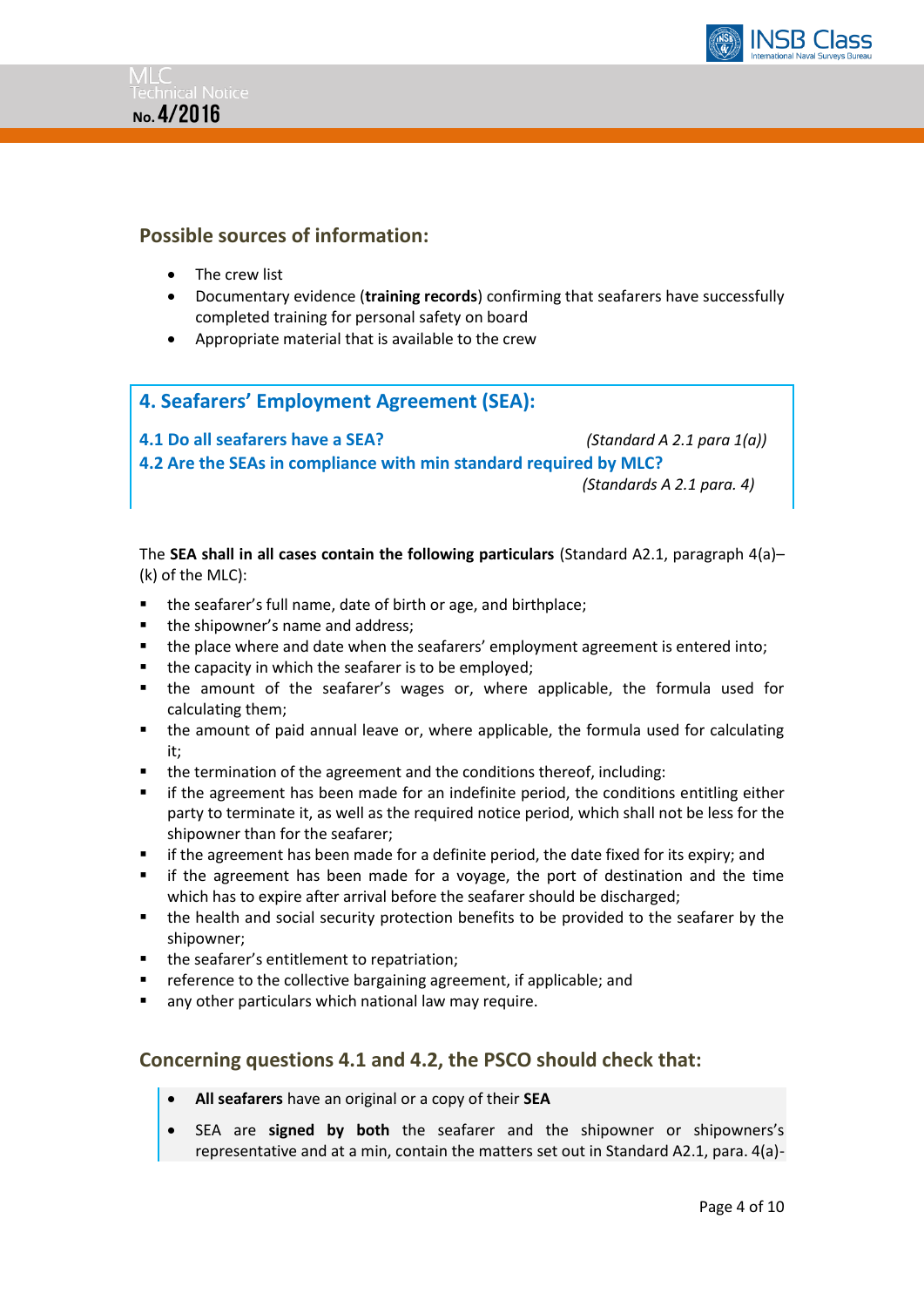



(k) of the MLC, 2006, within the scope of the CIC, THE PSCO should examine a representative number of SEA

 Where the language of the SEA and relevant parts of any applicable collective bargaining agreement are not in English, a **translation in English** should also be available on board

#### **Possible sources of information:**

- The crew list
- An original or a copy of the **SEA** (or other evidence of contractual or similar arrangements) and any applicable collective bargaining agreements for seafarers and, at a min, a standard form of the SEA (in English) for the ship
- The DMLC Part I and II

# **5. If private recruitment and placement service (manning agencies) has been used, does it meet the requirements of the MLC, 2006?**

*(Standard A1.4 PARA.2 and Standard A1.4, para.9)*

Ships **not using** a private recruitment and placement service: If the shipowner is not using such a service then the **question is not applicable**.

#### **The PSCO should check that:**

- Does the ship fly a flag of a state party to the Convention?
- Does the ship use a private recruitment and placement service?
- Does the shipowner use a private recruitment and placement service operating in a State for which the MLC, 2006 is in force? If a shipowner has used a private recruitment and placement **service from a State that has not ratified the MLC, 2006**, is there documentation available to indicate that the shipowner has ensured, as far as practicable, that the service or **agency is operated in accordance with the MLC, 2006**?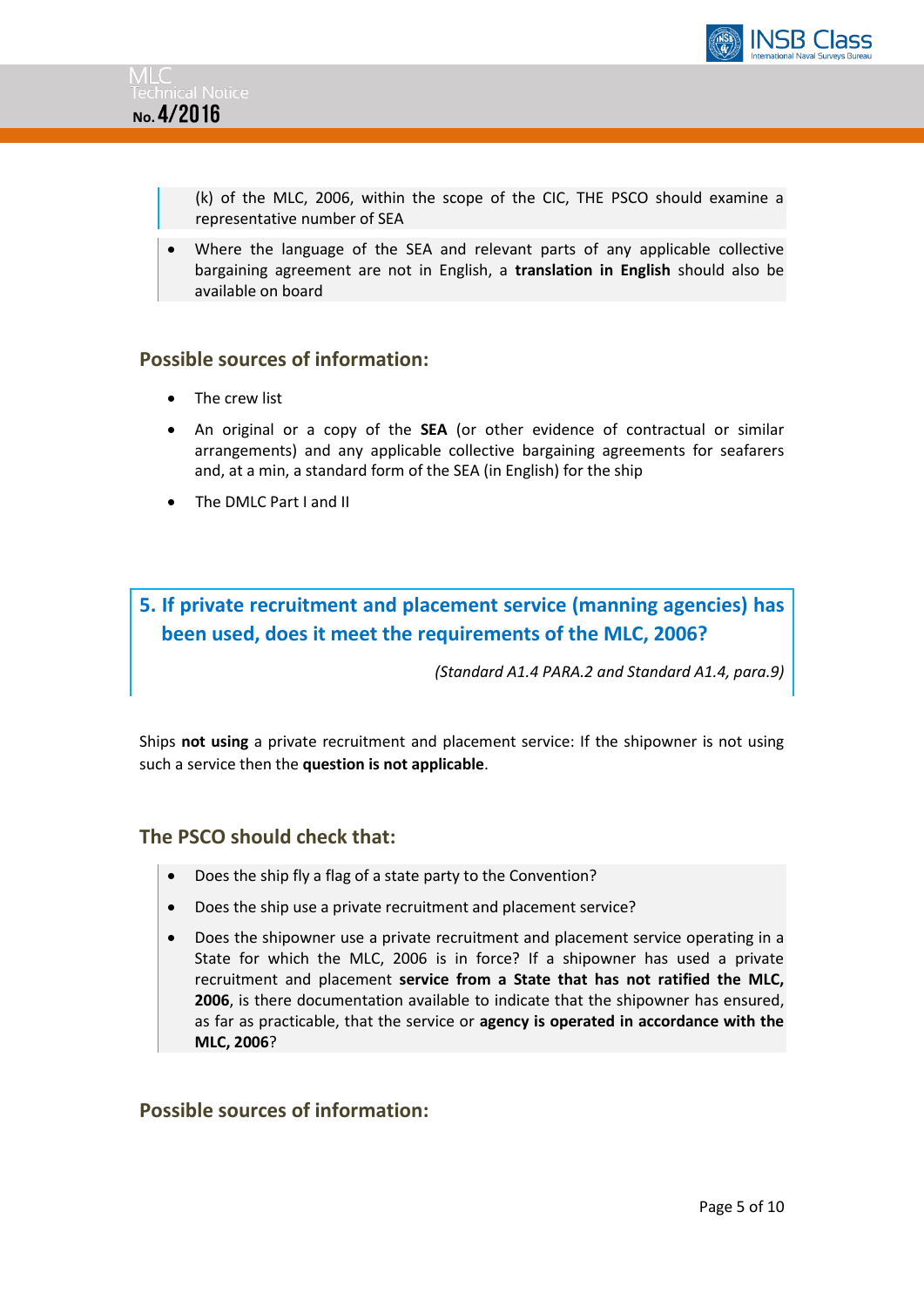



- National **web sites** of the competent authority **regarding the licensing** or regulation of seafarer recruitment and placement services (manning agencies)
- **Documentation** or other information allowed the inspector to ascertain the following:
	- **Direct** engagement seafarers were recruited and engaged by the shipowner
	- Recruited though a **public service**
	- Seafarers were engaged through a public seafarer recruitment and placement service in either the flag state or in another state to **which the MLC, 2006, applies**
- If seafarers were engaged through a seafarer recruitment and placement service based in a **country that has not ratified the MLC**, 2006, documentation should be available to show that the shipowner has, as far as practicable, verified through a proper system that the **service is operated consistently with the MLC**, 2006. The shipowner's system may, for example, take account of information collected by the flag state, as well as nay audits or certifications concerning the quality of services operating in countries that have not ratified the MLC, 2006
- Other evidence which shipowners could provide might be **checklists against MLC requirements or an RO audit** of a recruitment and placement service based in a country that has not ratified the MLC, 2006
- The DMLC Parts I and II

# **6. Are records of inspections of seafarer accommodation carried out by the master (or another designated person) available for review?**

*(Standard A3.1 para.18)*

#### **The PSCO should check that:**

 **Inspections** of accommodation are being **carried out** by the master or another designated person and are **recorded**

- The on board **records** to confirm that frequent inspections are carried out by or under the authority of the master
- The crew list for a comparison with the **number of sleeping rooms and berths**
- The DMLC Parts I and II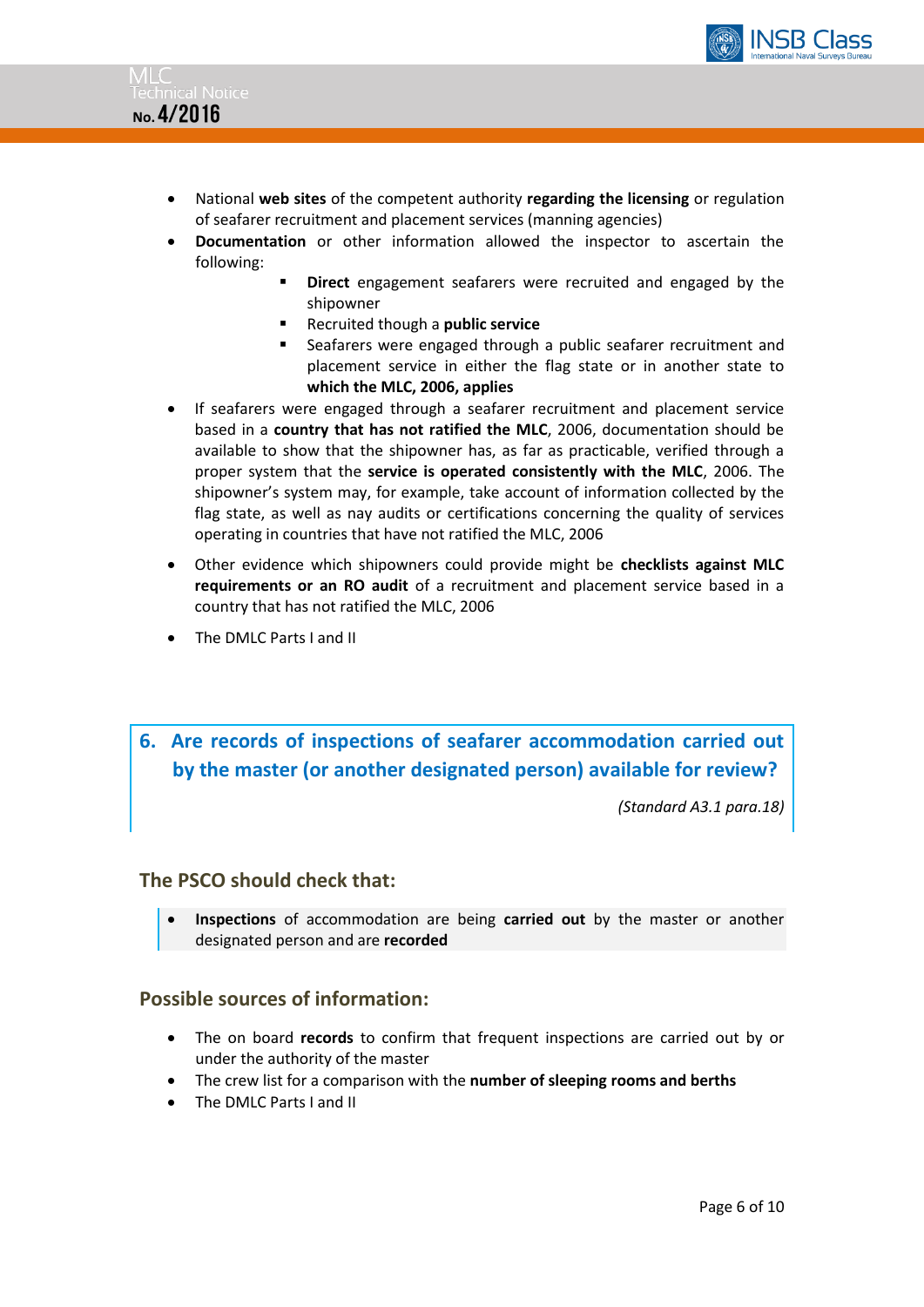

**7. Are frequent inspections carried out by or under the authority of the master, with respect to supplies of food and drinking water, all spaces and equipment for the preparation and service of meals documented?**

*(Standard A3.2 para.7)*

#### **The PSCO should check that:**

 Frequent and **documented inspections** of the food and water, or of the preparation, storage or handling areas, are being carried out

#### **Possible sources of information:**

- The DMLC Part I and II
- On board **records** to confirm that frequent and documented **inspections** are made of:
	- supplies of **food and drinking water**
	- **spaces** used for **handling and storage** of food and drinking water
	- galleys and other equipment used in the preparation and service of meals

# **8. Has a ships safety committee been established on bord regarding ships on which there are five or more seafarers?**

*(Standard A4.3 para.2d)*

A ship safety committee, shall be established on board ships with five or more seafarers.

#### **The PSCO should check that:**

- Are there **five or more seafarers** on board?
- A ship **safety committee has been established** on board?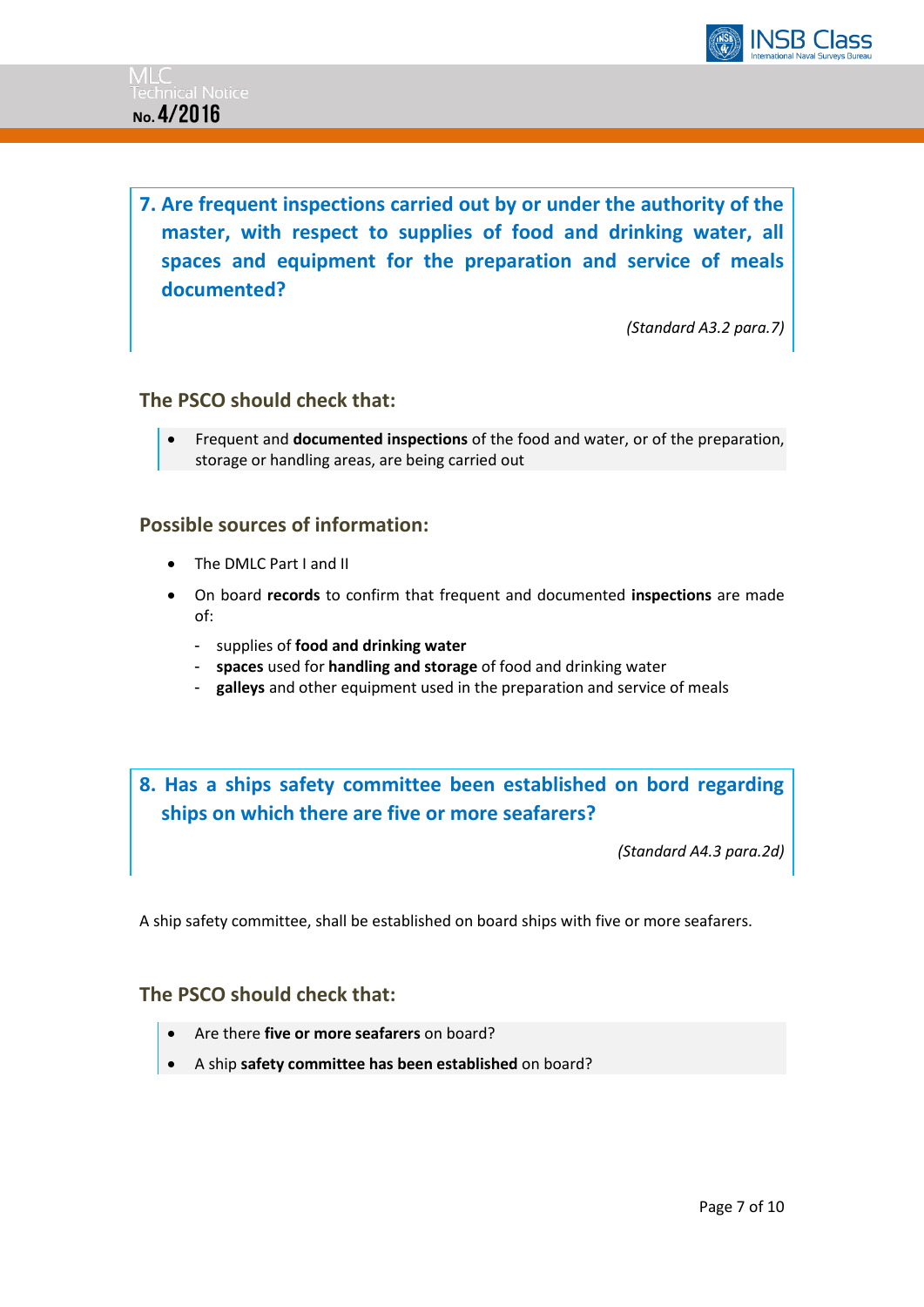



#### **Possible sources of information:**

- Relevant documents, such as the on board occupational **accident reports**, and the reports of **risk evaluations** undertaken for the management of occupational safety and health on the ship
- Documents specifying the authority of the ship's seafarers appointed or elected as **safety representatives** to participate in meetings of the ship's safety committee
- Documents evidencing membership and meetings of the safety committee (e.g. **records and minutes of the meetings**, etc) if the ship has more than five seafarers
- Relevant parts of DMLC Part I reflecting how Standard A4.3 para. 2d is transformed in national laws and relevant parts of DMLC Part II explaining how Standard A4.3 para. 2d is applied by the shipowner and the ship concerned.

**9. For a ship not being required to carry a medical doctor, is there on board at least one seafarer, holder of a certificate of training in medical first aid or in medical care that meets the requirements of STCW?** 

*(Standard A.4.1. para. 4c)*

A qualified medical doctor responsible for providing medical care is required on board ships carrying 100 or more persons and ordinarily engaged on international voyages of more than three days' duration.

#### **The PSCO should check that:**

- The ship is not required to carry a medical doctor;
- For ship not being required to carry a medical doctor, there is on board at **least one seafarer in charge of medical care** or designated to provide medical first aid;
- The seafarer in charge of medical care or designated to provide medical first aid has completed the relevant **training according to STCW Regulation VI/4.**

#### **Possible sources of information:**

 Documents (such as the SMD and crew list) to confirm that where ships are not required to carry a medical doctor, they have at least one seafarer on board (who is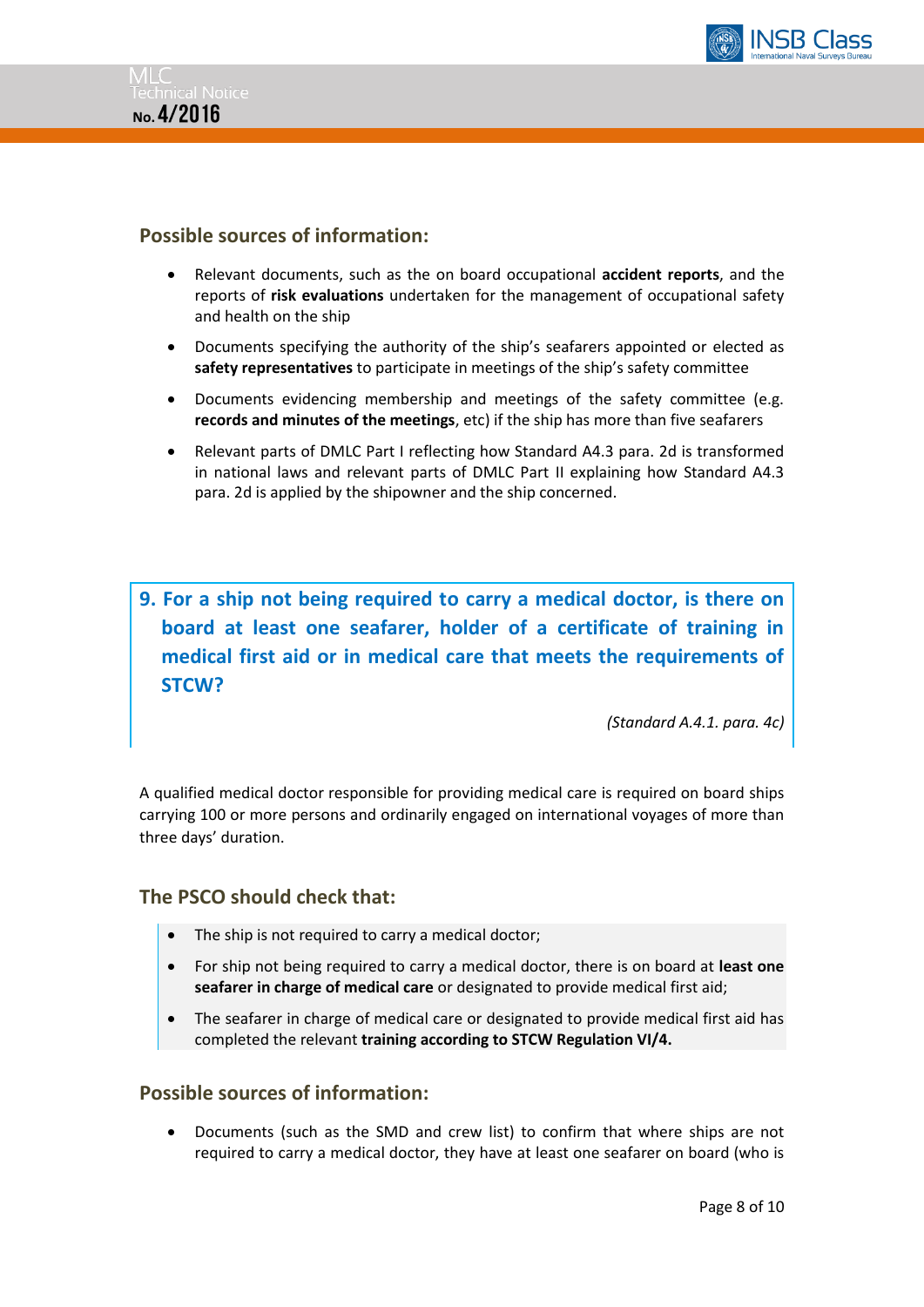



trained and qualified to the requirements of STCW) to be in charge of medical care or is competent to provide medical first aid as part of their regular duties.

- **STCW certificate of competency** issued in accordance with regulations II/1, II/2, II/3, III/1, III/2, III/3, III/6 or VII/2.
- STCW certificate of proficiency indicating that the holder has attended a course of training in medical care in accordance with STCW Regulation VI/4,paragraph 3.
- STCW certificate of proficiency indicating that the holder has attended a course of training in medical first aid in accordance with STCW Regulation VI/4, paragraph 3.

# **10. Are all seafarers provided with a copy of on-board complaint procedures applicable on the ship?**

*(Standard A 5.1.5 para.4)*

#### **The PSCO should check that:**

- There is an **on board complaint procedure**;
- A **copy** of the on-board complaint procedures applicable on the ship **has been provided to all seafarers;**

- The on-board complaint procedures applicable on the ship;
- Information from the Master regarding the on-board procedure in accordance with DMLC part II assuring that **all seafarers have been provided with a copy** of the onboard complaint procedures applicable on the ship.
- Any document outlining the on-board complaint procedures to confirm that the procedures are functioning on the ship, particularly with respect to the right of representation, the required safeguards against victimization and the ability of seafarers to complain directly to the ship's master or to an external authority;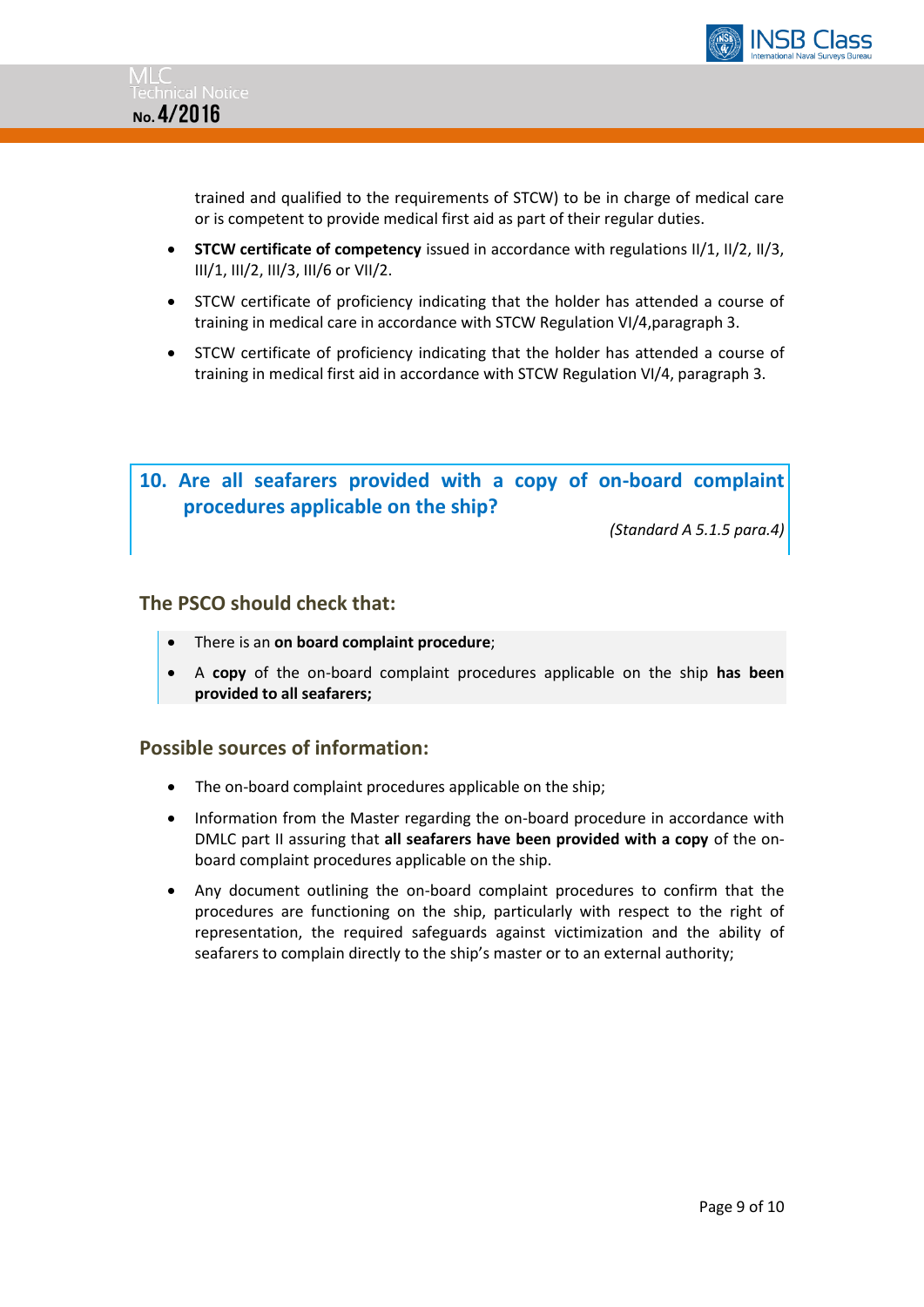

# **11. Have all seafarers received monthly accounts of their payments due and amounts paid?**

*(Standard A2.2, para. 2)*

#### **The PSCO should check that:**

 Seafarer(s) has been given a **monthly account** of the payments due and the amounts paid, including wages, additional payments and the rate of exchange used where payment has been made in a currency or at a rate different from the one agreed to;

#### **Possible sources of information:**

- The SEA and documentation, such as the **payroll records** to confirm that wages are being paid at intervals no greater than one month as specified in their SEA or relevant collective agreements.
- Relevant **documents to confirm the payment of wages** including the requirement that a monthly account (such as a wage slip) is provided to the seafarers. Copies of individual accounts should be available to PSCOs at their request.

**12. Has the ship detained as a result of the CIC?**

*Attachment:* PARISMOU - Questionnaire for the CIC on Maritime Labour Convention, 2006